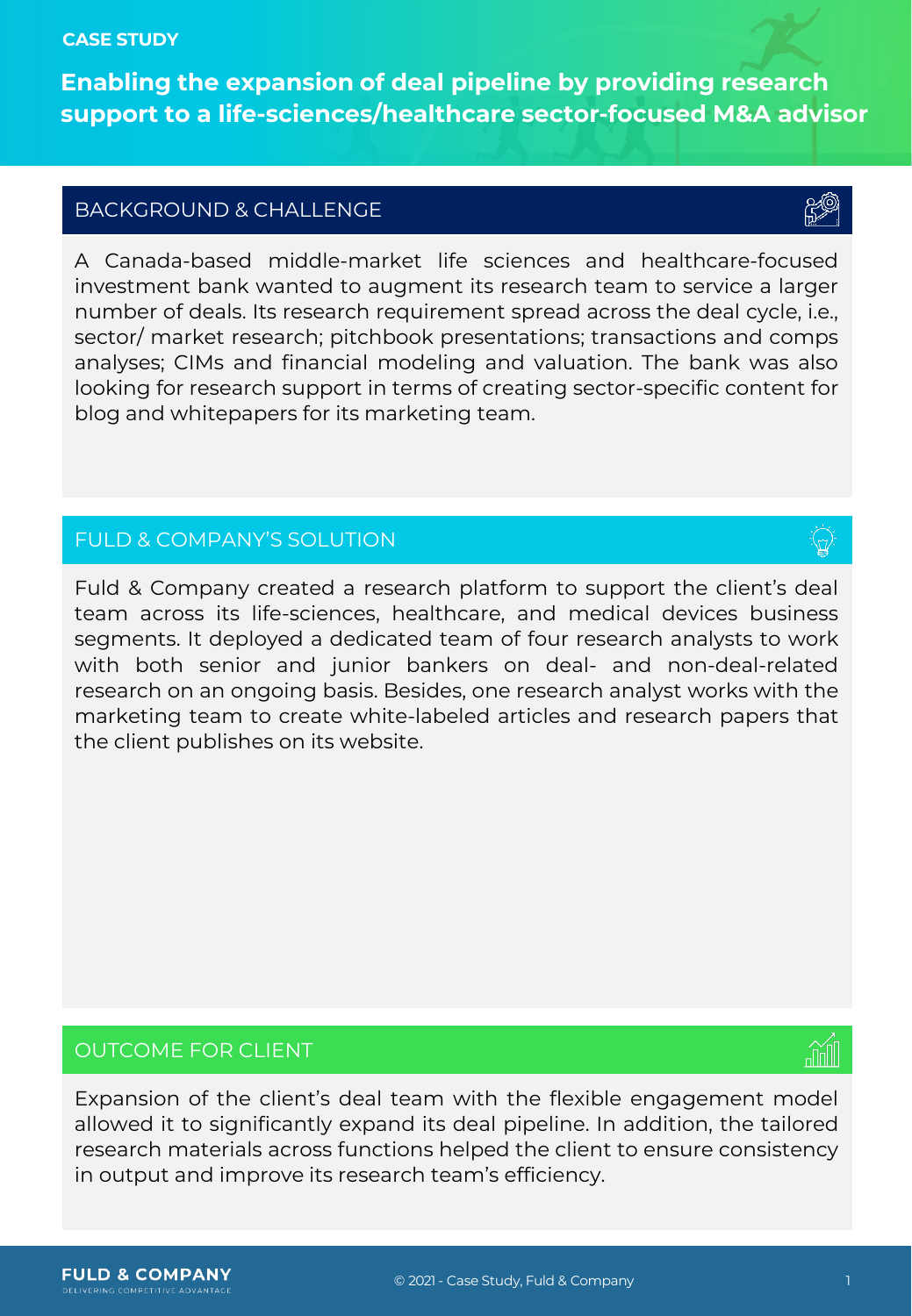#### **CASE STUDY**

**Providing research support to an industrial manufacturing sector-focused investment bank to help drive efficiency and increase website traffic**

### BACKGROUND & CHALLENGE

A Michigan-based middle-market industrial manufacturing-focused investment bank intended to explore the onsite-offshore support model, and was looking to expand its junior banking staff. Its research requirement largely comprised sell-side mandates, including the creation of tear sheets, pitch decks, memoranda, and merger models. The bank was also looking for research support on certain buy-side and fund-raising mandates, including the creation of target list and initial outreach planning.

## FULD & COMPANY'S SOLUTION

Fuld & Company deployed a dedicated team of two analysts to support the industrials and precision manufacturing teams working on deal- and nondeal-related research on an ongoing basis. Deal-related work included the preparation of deal documents; participation in calls/ meetings with potential buyers and sellers; and data room organization and maintenance. Non-deal-related work included RFP support, editorial and graphics, and library services.

### OUTCOME FOR CLIENT

Initially Fuld & Company had deployed only one analyst, but with improving efficiency and success, the client decided to expand the engagement to a two-analyst team within a quarter. The articles and whitepapers written by Fuld & Company's analysts and consultants helped the client to increase its website traffic.